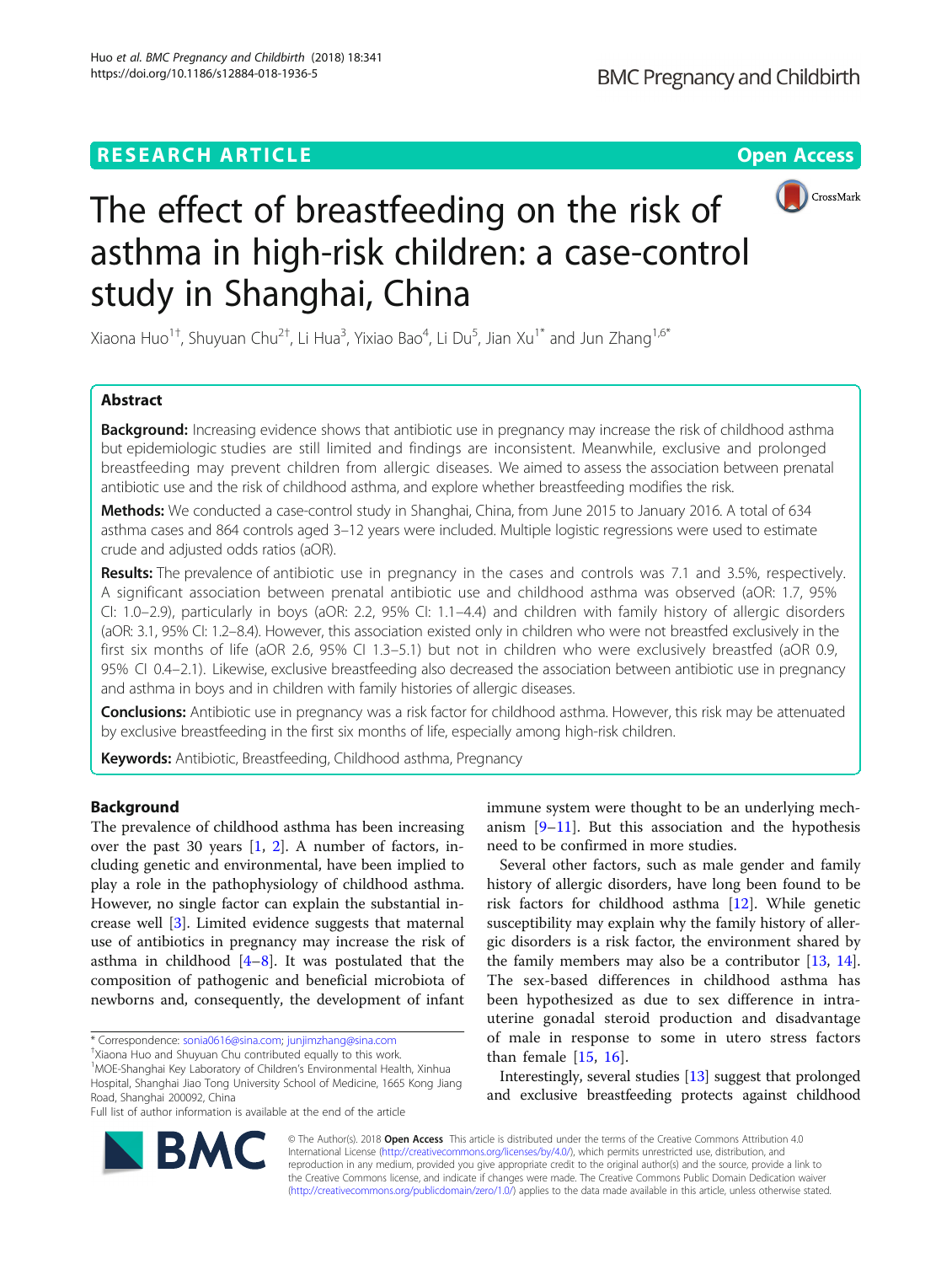allergic disorders including asthma. The protective effect has been postulated as a result of modulation of the gut microbiota by breastfeeding, which, in turn, promotes the programming of the infant immune system [[14\]](#page-6-0). The modulation effect of breastfeeding on childhood allergic disorders may also be correlated with gender and family history [[17](#page-6-0)–[19\]](#page-7-0).

The purpose of the present study was to investigate the association between antibiotic use in pregnancy and the risk of childhood asthma, and the possible role of breastfeeding in modulating the risks using data from a case-control study on childhood asthma.

# Methods

#### Study design and study population

This hospital-based case-control study was conducted in Xinhua Hospital, Shanghai, China from June 2015 to January 2016. Children at the age of 3 to 12 years were potentially eligible. Childhood asthma was diagnosed by pediatricians according to the definition of the Global Initiative for Asthma guidelines [<https://ginasthma.org/>]. Controls were non-asthma patients at the similar age from outpatient general pediatrics and pediatric surgery clinics. 697 cases of childhood asthma and 1099 potential controls were recruited. Mother-child pairs were excluded if they had missing information on maternal antibiotic use in pregnancy, delivery mode, feeding patterns within the first six months of life, child age and multiple births. Only three mothers smoked in pregnancy and, therefore, were excluded. Children with a history of wheezing were also excluded from the controls, leaving a total of 634 asthma cases and 864 non-asthma controls for analysis (Fig. [1](#page-2-0)). This study was approved by the Committee of Research Ethics at the Xinhua Hospital. All parents provided a written informed consent.

A wide range of information was collected by a face-to-face interview from the parents of the cases and controls, including antibiotic use in pregnancy (excluding antibiotic use during labor and delivery), feeding patterns within the first six months of life and baseline characteristic. Unfortunately, no information was collected on reasons for antibiotic use, types of antibiotics or dosage. Breastfeeding practice in the first 6 months postpartum was classified as exclusive breastfeeding, mixed feeding and bottle feeding. Exclusive breastfeeding was defined as infants only receiving breast milk without solid and liquid food (except water).

#### Statistical analysis

We first compared the maternal and infant characteristics between cases and controls by Cochran-Mantel-Haenszel Chi-square and Student's t test. We then examined the association between antibiotic exposure in pregnancy and

childhood asthma. The modifiable effect of the exclusive breastfeeding within the first 6 months of life on this association was then explored. We specifically tested for the association of antibiotic use in pregnancy with childhood asthma stratified by child gender and family history of allergic disorders and examined the modifiable effect of exclusive breastfeeding within the first 6 months of life on the association in high-risk children. Also examined were interactions between antibiotic use during pregnancy and (1) feeding patterns, (2) child sex, (3) family history and (4) child age, respectively, on the asthma development. Odds ratios (OR) and 95% confidence intervals (CIs) were calculated by multiple logistic regression models using SAS version 9.2 (IBM SAS Institute Inc., Cary, NC). The covariates adjusted in our models were: maternal age at delivery (years), maternal education level (≤9, 10–12, 13– 16, ≥17 years, unknown), child age (years), child gender (female, male), gestational age at birth (weeks), delivery modes (cesarean delivery, virginal delivery), exclusive breastfeeding within the first 6 months of life (no, yes), family history of allergic disorders (no, yes, unknown). These covariates were selected according to prior knowledge [\[20](#page-7-0), [21\]](#page-7-0). When performing adjustment, missing data of maternal education level and family history of allergic disorders were assigned to a category as 'unknown'. When stratifying the analysis based on family history of allergic disorders, missing data were excluded.

# Results

Demographic characteristics were presented in Table [1](#page-3-0). Compared to the mothers of the controls, the mothers of the cases were older and had a higher level of education. The asthma cases were younger, had more boys and a higher proportion of cesarean delivery, compared with the controls. The case group also had a higher prevalence of antibiotic exposure in pregnancy (7.1% versus 3.5%,  $P = 0.002$ ). The prevalence of exclusive breastfeeding within the first 6 months of life, however, did not differ between the cases and controls (52.2% versus 53.8%,  $P = 0.5$ ) (Table [1\)](#page-3-0).

Table [2](#page-4-0) shows that prenatal use of antibiotics was significantly associated with an increased risk of childhood asthma after adjusting for potential confounders (adjusted OR [aOR]: 1.7, 95% CI: 1.0–2.9). When the subjects were stratified by feeding patterns, the association became non-significant among children with exclusive breastfeeding within the first six months of life (aOR 0.9, 95% CI 0.4–2.1), whereas the association became stronger in children without exclusive breastfeeding (aOR 2.6, 95% CI 1.3–5.1).

Table [3](#page-4-0) presents results stratified by gender, where boys with prenatal antibiotic exposure showed a higher risk than girls (for boys: aOR 2.2, 95% CI 1.1–4.4; for girls: aOR 1.3, 95% CI 0.5–3.0). However, the positive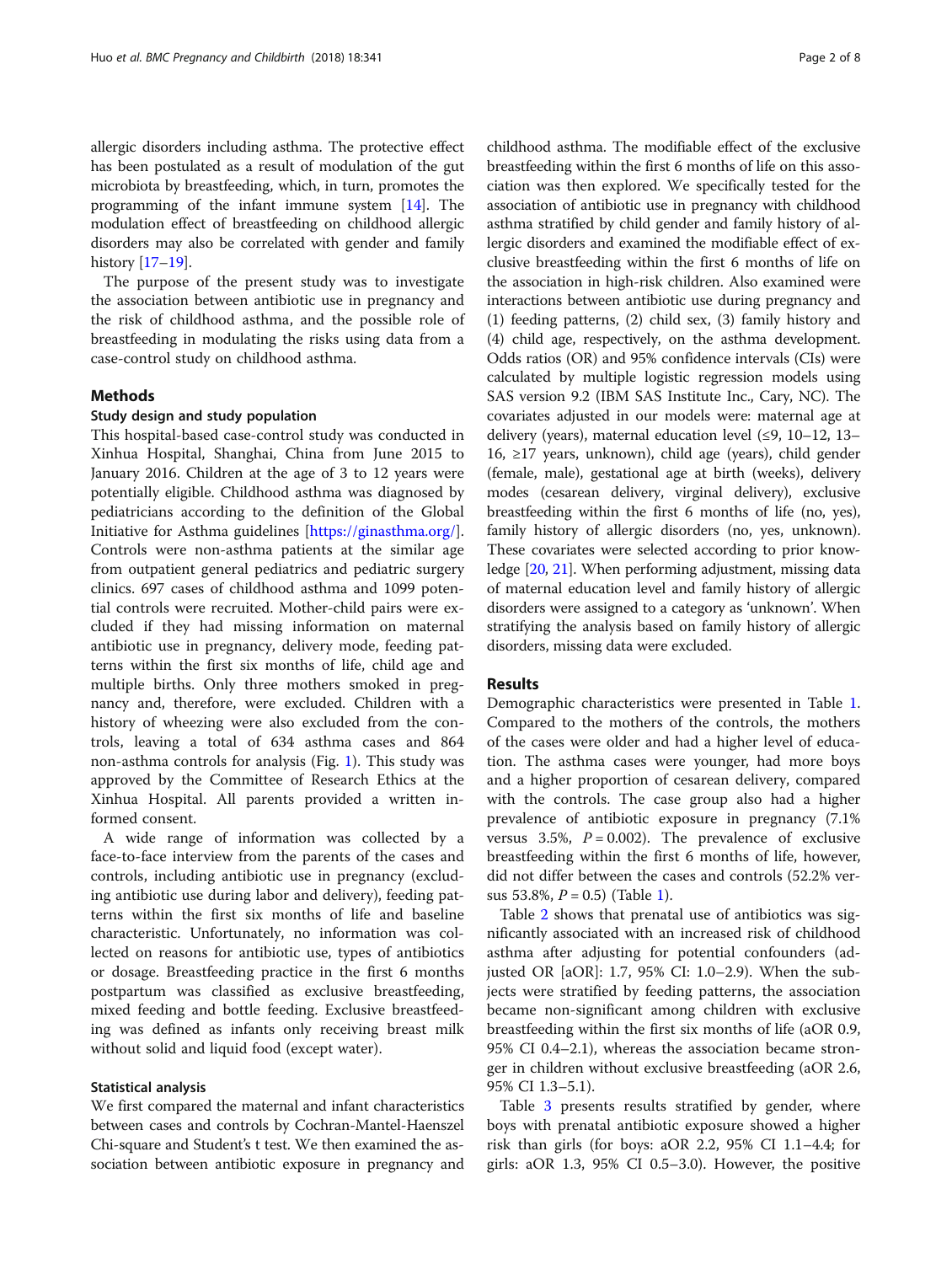<span id="page-2-0"></span>

association between antibiotic use and asthma in boys was attenuated by exclusive breastfeeding (for boys with exclusive breastfeeding: aOR 1.0, 95% CI 0.4–3.1; for boys without exclusive breastfeeding: aOR 4.1, 95% CI  $1.5-10.9$ ).

Table [4](#page-5-0) further presents a stratified analysis by family history of allergic disorders. Children exposed to antibiotics in pregnancy and with a family history had a higher risk of asthma than those exposed to antibiotics in pregnancy but without family history (for children with family history: aOR 3.1, 95% CI 1.2–8.4; for children without family history: aOR 1.3, 95% CI 0.6–2.6). Exclusive breastfeeding also attenuated this positive association (for children with family history and exclusive breastfeeding: aOR 0.8, 95% CI 0.2–3.0; for children with family history and without exclusive breastfeeding: aOR 14.8, 95% CI 1.9–116.8).

No significant interactions were found between antibiotic use during pregnancy and (1) feeding patterns, (2) child sex, (3) family history and (4) child age, respectively,

on the asthma development (P-values were 0.06, 0.4, 0.1, 0.9, respectively).

# **Discussion**

Our hospital-based case-control study suggests that the prenatal exposure to antibiotics may increase the risk of asthma in children after controlling for confounders. This risk was particularly prominent in boys and children with a family history of allergic disorders. We also found that exclusive breastfeeding in the first six months of life may attenuate this risk particularly in children with these risk factors.

Our findings were consistent with most of previous studies on the association of prenatal antibiotic use with childhood asthma  $[4-8]$  $[4-8]$  $[4-8]$  $[4-8]$ . Over the past seventy-five years, antibiotic use surged from none to almost universal [[22](#page-7-0)]. It has been reported that more than 40 % of pregnant women in the U.S. were prescribed pre-delivery antibiotics [[9\]](#page-6-0). Although the immediate impacts of antibiotic administration in pregnancy are favorable [\[9](#page-6-0)], mouse and human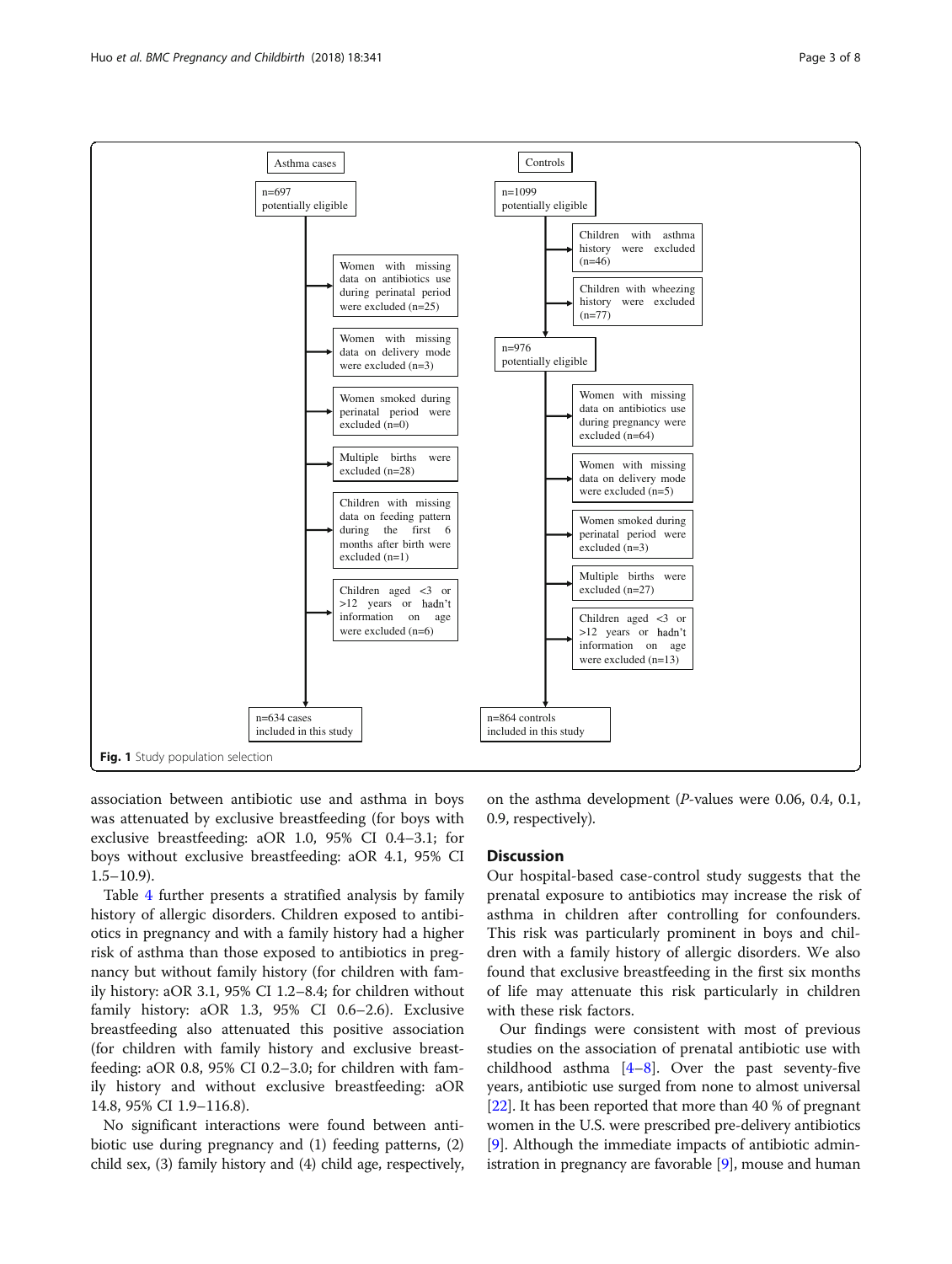| Characteristics                                           | Case ( $n = 634$ ) | Control ( $n = 864$ ) | $P$ -value | OR  | 95% CI      |
|-----------------------------------------------------------|--------------------|-----------------------|------------|-----|-------------|
| Maternal educational level (years)                        |                    |                       | < 0.0001   |     |             |
| $\leq 9$                                                  | 37(5.8)            | 161 (18.6)            |            | 0.2 | $0.2 - 0.4$ |
| $10 - 12$                                                 | 85 (13.4)          | 147 (17.0)            |            | 0.6 | $0.5 - 0.8$ |
| $13 - 16$                                                 | 406 (64.0)         | 434 (40.2)            |            | ref | ref         |
| $\geq$ 17                                                 | 51 (8.0)           | 42 (4.7)              |            | 1.3 | $0.8 - 2.0$ |
| Unknown                                                   | 55 (8.7)           | 80 (9.3)              |            | 0.7 | $0.5 - 1.1$ |
| Maternal antibiotic use in pregnancy*                     |                    |                       | 0.002      |     |             |
| No                                                        | 589 (92.9)         | 834 (96.5)            |            | ref | ref         |
| Yes                                                       | 45(7.1)            | 30(3.5)               |            | 2.1 | $1.3 - 3.4$ |
| Maternal age at delivery (years)                          | 28.5(3.6)          | 27.7(3.8)             | 0.0004     | 1.1 | $1.0 - 1.1$ |
| Gestational weeks at birth                                | 38.8 (1.4)         | 38.9 (1.4)            | 0.1        | 0.9 | $0.9 - 1.0$ |
| Birth weight (g)                                          | 3305.6 (480.9)     | 3283.9 (500.4)        | 0.1        | 1.0 | $1.0 - 1.0$ |
| Delivery modes                                            |                    |                       | 0.02       |     |             |
| Vaginal delivery                                          | 237 (37.4)         | 376 (43.5)            |            | ref | ref         |
| Caesarean delivery                                        | 397 (62.6)         | 488 (56.5)            |            | 1.3 | $1.0 - 1.6$ |
| Exclusive breastfeeding within the first 6 months of life |                    |                       | 0.5        |     |             |
| No                                                        | 303 (47.8)         | 399 (46.2)            |            | ref | ref         |
| Yes                                                       | 331 (52.2)         | 465 (53.8)            |            | 0.9 | $0.8 - 1.2$ |
| Child age (years)                                         | 5.7(2.0)           | 6.3(2.2)              | < 0.0001   | 0.8 | $0.8 - 0.9$ |
| Child gender                                              |                    |                       | 0.002      |     |             |
| Female                                                    | 252 (39.8)         | 414 (47.9)            |            | ref | ref         |
| Male                                                      | 382 (60.2)         | 450 (52.1)            |            | 1.4 | $1.1 - 1.7$ |
| Child ethnicity                                           |                    |                       | 0.7        |     |             |
| Han                                                       | 612 (96.5)         | 837 (96.8)            |            | ref | ref         |
| Other                                                     | 16(2.5)            | 22(2.6)               |            | 1.0 | $0.5 - 1.9$ |
| Unknown                                                   | 6(1.0)             | 5(0.6)                |            | 1.6 | $0.5 - 5.4$ |
| Family history of allergic disorders                      |                    |                       | < 0.0001   |     |             |
| No                                                        | 289 (45.6)         | 679 (78.6)            |            | ref | ref         |
| Yes                                                       | 334 (52.7)         | 173 (20.0)            |            | 4.5 | $3.6 - 5.7$ |
| Unknown                                                   | 14(1.7)            | 12(1.4)               |            | 2.2 | $0.9 - 4.9$ |

<span id="page-3-0"></span>Table 1 Characteristics of the mothers and children and their associations with childhood asthma in the case - control study

N (%) was used for maternal educational level, mother use of antibiotics in pregnancy, maternal age at delivery, delivery modes of children, exclusive breastfeeding within the first 6 months of life, child gender, child ethnicity, and family history of allergic disorders

Means (SD) was used for maternal age at delivery, gestational age at birth (weeks), birth weight, and child age

\*Maternal use of antibiotics in pregnancy in our study excluded antibiotic use during labor or delivery

studies suggested a potential long-term effect on the development of certain diseases in the offspring [\[23,](#page-7-0) [24](#page-7-0)].

immunologic system and even lead to chronic immuno-logic disorders, including asthma [\[10](#page-6-0), [11\]](#page-6-0).

Prenatal and extrauterine environmental factors are crucial to the development of immune system and the immune homeostasis. The mechanism underlying the association between prenatal antibiotics exposure and childhood asthma remains unclear. It was proposed that the antibiotic exposure may change the bacteria composition of maternal birth canal, intestinal tract and skin, which acts as primary nidi of newborn indigenous microbiota [[9\]](#page-6-0). This antibiotic-related dysbiosis might persist and affect the maturation of infant's nascent

Our study found that exclusive breastfeeding in the first six months after birth may modify the association between prenatal antibiotics exposure and childhood asthma. Breastfeeding may provide appropriate intestinal milieu to increase the proliferation of health-promoting microorganisms [[14](#page-6-0)]. A study reported that the infants fed by breast milk had more content of Bifidobacteria in intestine than those fed by infant formula [[25\]](#page-7-0). Oligosaccharides have been identified as an important factor in breast milk that acts as metabolic substrate to stimulate

OR: odds ratios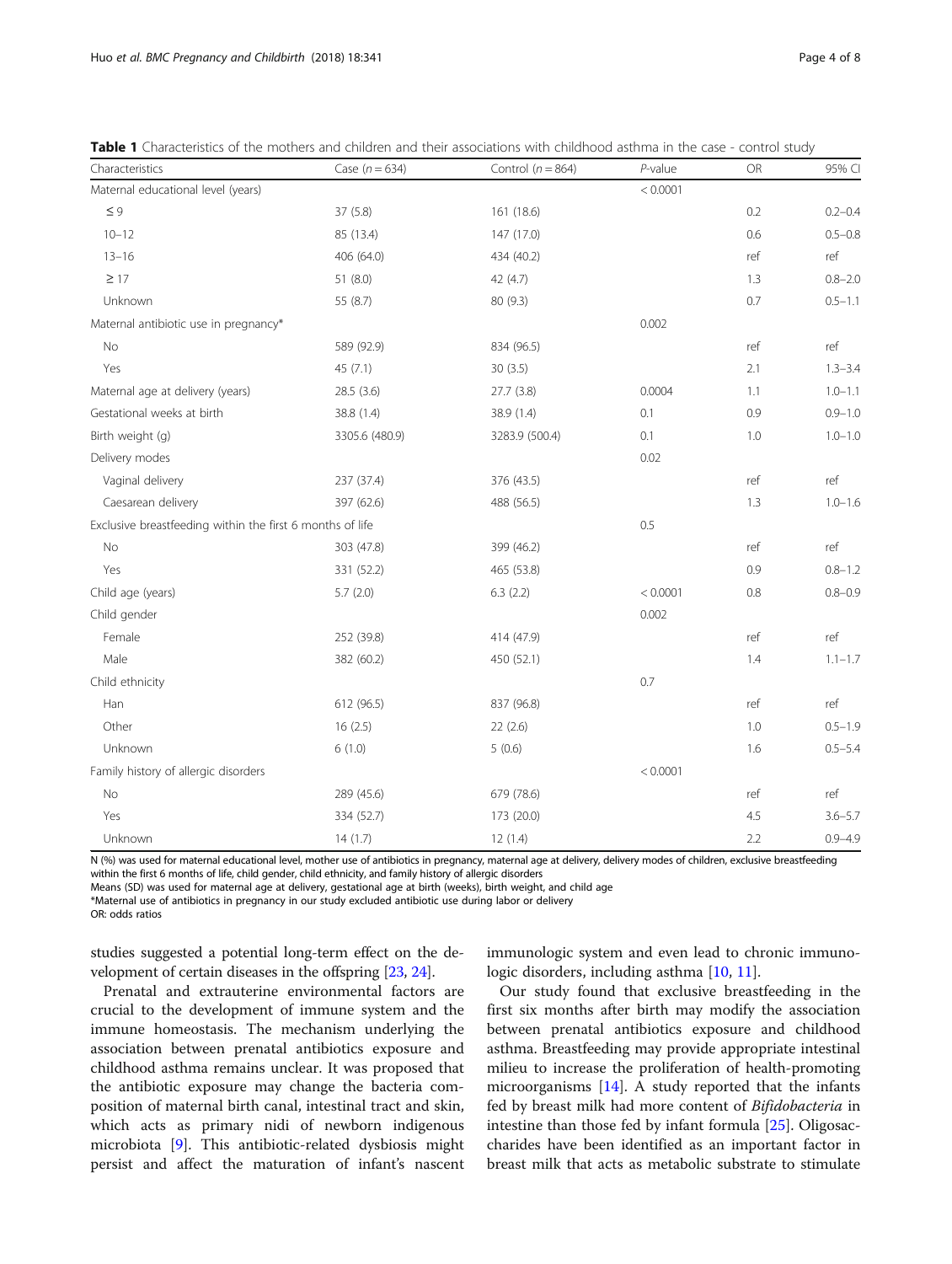| Exposure categories                                                                      | Case N $(%)$ | Control N (%) | OR (95% CI)    | aOR <sup>a</sup> (95% CI) |
|------------------------------------------------------------------------------------------|--------------|---------------|----------------|---------------------------|
| Using antibiotics in pregnancy <sup>b</sup> ( $n = 1498$ )                               |              |               |                |                           |
| <b>No</b>                                                                                | 589 (92.9)   | 834 (96.5)    | ref            | ref                       |
| Yes                                                                                      | 45(7.1)      | 30(3.5)       | $2.1(1.3-3.4)$ | $1.7(1.0-2.9)$            |
| Among children exclusively breastfed within the first 6 months of life ( $n = 796$ )     |              |               |                |                           |
| No antibiotic use in pregnancy                                                           | 318 (96.1)   | 452 (97.2)    | ref            | ref                       |
| Using antibiotics in pregnancy                                                           | 13(3.9)      | 13(2.8)       | $1.4(0.7-3.1)$ | $0.9(0.4-2.1)$            |
| Among children non-exclusively breastfed within the first 6 months of life ( $n = 702$ ) |              |               |                |                           |
| No antibiotic use in pregnancy                                                           | 271 (89.4)   | 382 (95.7)    | ref            | ref                       |
| Using antibiotics in pregnancy                                                           | 32 (10.6)    | 17(4.3)       | $2.7(1.4-4.9)$ | $2.6(1.3-5.1)$            |

<span id="page-4-0"></span>Table 2 Antibiotic use in pregnancy and the risks of childhood asthma stratified by feeding pattern within the first 6 months of life

adjusted for maternal age at delivery (years), maternal education level (≤9, 10–12, 13–16, ≥17, unknown), child age (years), child gender (female, male), gestational age at birth (weeks), delivery modes (cesarean delivery, virginal delivery), family history of allergic disorders (no, yes, unknown)

**badjusted for exclusive breastfeeding within the first 6 months of life (no, yes) additionally** 

OR: odds ratios

aOR: adjusted odds ratios

the activation of Bifidobacteria [[26\]](#page-7-0). Compared to the infants fed by infant formula, infants fed by breast milk also had a striking increase in the level of Lactobacillus species [\[25\]](#page-7-0). A mouse model [\[27\]](#page-7-0) showed that *Lactoba*cillus salivarius could improve the symptom of asthma through regulating the Th1/Th2 balance. The colonizing microbes contained in the breast milk may also originate from the skin of mother's areola, infant mouth and even from maternal intestine [[14](#page-6-0), [28](#page-7-0)].

Animal studies showed that labeled bacteria placed in maternal gut could appear in breast milk. Although the number of maternal gut microbes that migrate into breast milk  $(10^3/cc)$  breast milk) is relatively small, these bacteria play a very important role in the intestinal colonization [\[11](#page-6-0)], which promotes immune development.

For example, normal colonizing bacteria can ferment complex carbohydrates and produce short chain fatty acids, including butyrate. The latter can activate immunologic molecules and provide protection for immune function [\[11,](#page-6-0) [29](#page-7-0)]. Second, breast milk can promote the intestinal barrier to mature and secrete defensins, lysozyme, lactoferrin, polymeric IgA, soluble TLR-2 and 4, CD14 and MD2, which could invade pathogens [[11](#page-6-0), [30](#page-7-0), [31](#page-7-0)]. Third, breast milk acts as a carrier transferring airborne antigens from mothers to neonates, induces immune tolerance and prevents children from allergic asthma [[29,](#page-7-0) [32](#page-7-0)]. Our results suggest that exclusive breastfeeding may promote immune regulation and protect children from asthma, particular among those who were prenatally exposed to antibiotics.

**Table 3** Antibiotic use in pregnancy and the risks of childhood asthma stratified by gender

| Exposure categories                                                         | Case N $(%)$ | Control N (%) | OR (95% CI)     | aOR <sup>a</sup> (95% CI) |
|-----------------------------------------------------------------------------|--------------|---------------|-----------------|---------------------------|
| Among boys <sup>b</sup> ( $n = 832$ )                                       |              |               |                 |                           |
| No antibiotic use in pregnancy                                              | 349 (91.4)   | 436 (96.9)    | ref             | ref                       |
| Using antibiotics in pregnancy                                              | 33(8.6)      | 14(3.1)       | $2.9(1.6-5.6)$  | $2.2(1.1-4.4)$            |
| Among girls <sup>b</sup> ( $n = 666$ )                                      |              |               |                 |                           |
| No antibiotic use in pregnancy                                              | 240 (95.2)   | 398 (96.1)    | ref             | ref                       |
| Using antibiotics in pregnancy                                              | 12(4.8)      | 16(3.9)       | $1.2(0.6-2.7)$  | $1.3(0.5-3.0)$            |
| Among boys                                                                  |              |               |                 |                           |
| Exclusively breastfed within the first 6 months of life ( $n = 437$ )       |              |               |                 |                           |
| No antibiotic use in pregnancy                                              | 185 (94.9)   | 234 (96.7)    | ref             | ref                       |
| Using antibiotics in pregnancy                                              | 10(5.1)      | 8(3.3)        | $1.6(0.6-4.1)$  | $1.0(0.4-3.1)$            |
| Non - Exclusively breastfed within the first 6 months of life ( $n = 395$ ) |              |               |                 |                           |
| No antibiotic use in pregnancy                                              | 164 (87.7)   | 202 (97.1)    | ref             | ref                       |
| Using antibiotics in pregnancy                                              | 23(12.3)     | 6(2.9)        | $4.7(1.9-11.9)$ | $4.1(1.5-10.9)$           |

adjusted for maternal age at delivery (years), maternal education level (≤9, 10–12, 13–16, ≥17, unknown), child age (years), gestational age at birth (weeks), delivery modes (cesarean delivery, virginal delivery), family history of allergic disorders (no, yes, unknown)

**badjusted for exclusive breastfeeding within the first 6 months of life (no, yes) additionally** OR: odds ratios

aOR: adjusted odds ratios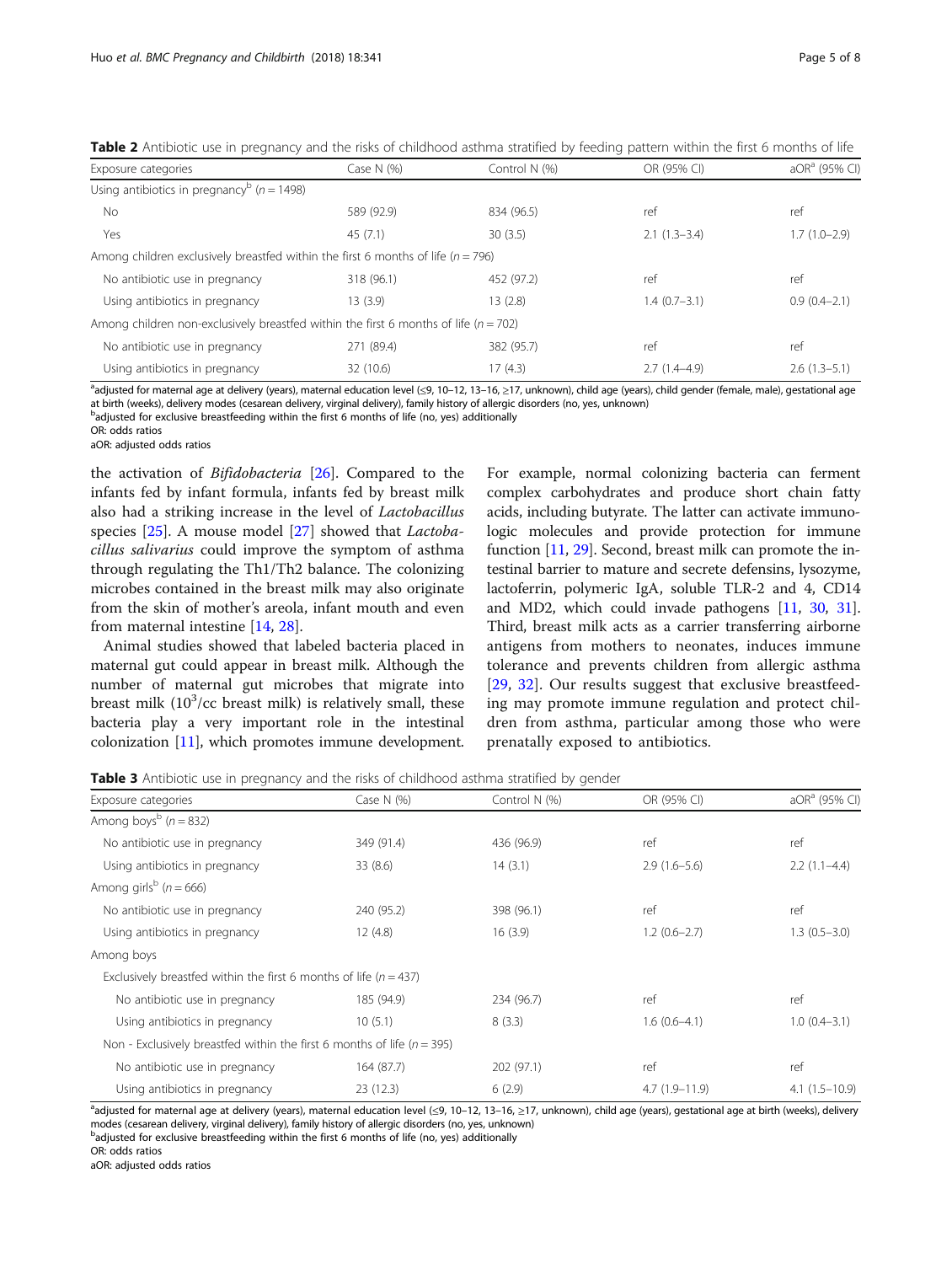<span id="page-5-0"></span>Table 4 Antibiotic use in pregnancy and the risks of childhood asthma stratified by family history of allergic disorders

| Exposure categories                                                                    | Case N $(%)$ | Control N (%) | OR (95% CI)     | $aORa$ (95% CI)  |
|----------------------------------------------------------------------------------------|--------------|---------------|-----------------|------------------|
| Among children with family history of allergic disorders <sup>b</sup> ( $n = 507$ )    |              |               |                 |                  |
| No antibiotic use in pregnancy                                                         | 303 (90.7)   | 168 (97.1)    | ref             | ref              |
| Using antibiotics in pregnancy                                                         | 31(9.3)      | 5(2.9)        | $3.4(1.3-9.0)$  | $3.1(1.2 - 8.4)$ |
| Among children without family history of allergic disorders <sup>b</sup> ( $n = 968$ ) |              |               |                 |                  |
| No antibiotic use in pregnancy                                                         | 275 (95.2)   | 655 (96.5)    | ref             | ref              |
| Using antibiotics in pregnancy                                                         | 14(4.8)      | 24(3.5)       | $1.4(0.7-2.7)$  | $1.3(0.6-2.6)$   |
| Among children with Family history of allergic disorders                               |              |               |                 |                  |
| Exclusively breastfed within the first 6 months of life ( $n = 252$ )                  |              |               |                 |                  |
| No antibiotic use in pregnancy                                                         | 157 (94.6)   | 82 (95.4)     | ref             | ref              |
| Using antibiotics in pregnancy                                                         | 9(5.4)       | 4(4.6)        | $1.2(0.4-3.9)$  | $0.8(0.2 - 3.0)$ |
| Non - Exclusively breastfed within the first 6 months of life ( $n = 255$ )            |              |               |                 |                  |
| No antibiotic use in pregnancy                                                         | 146 (86.9)   | 86 (98.9)     | ref             | ref              |
| Using antibiotics in pregnancy                                                         | 22(13.1)     | 1(1.1)        | 13.0 (1.7-97.8) | 14.8 (1.9-116.8) |

a<br>adjusted for maternal age at delivery (years), maternal education level (≤9, 10–12, 13–16, ≥17, unknown), child age (years), child gender (female, male), gestational age at birth (weeks), delivery modes (cesarean delivery, virginal delivery)

<sup>b</sup>adjusted for exclusive breastfeeding within the first 6 months of life (no, yes) additionally

OR: odds ratios

aOR: adjusted odds ratios

Despite the consistent and innovative findings, this study has some limitations. First, we did not collect information on the reason for prenatal antibiotic use. Most antibiotics were prescribed to treat infection [[33\]](#page-7-0) . In utero fetal infection as one of the indications may affect the development of the fetal immune system. However, Stensballeet al. [[4\]](#page-6-0) found that the association between prenatal antibiotics exposure and childhood asthma remained robust in the group without a history of infection in pregnancy. Thus, the indication for antibiotic use may not be a substantial confounder. Second, we lack information on the dosage, type and duration of antibiotic use in pregnancy. McKeeveret al. [[6](#page-6-0)] reported that the risks of childhood wheeze/asthma increased with the increased dosage of antibiotics use in pregnancy and presented a dose-response relationship. Metsala et al. [\[5](#page-6-0)] showed that the increased risk of childhood asthma was only associated with certain types of antibiotics in pregnant women. Lapin et al. [\[34](#page-7-0)] found that childhood asthma was significantly associated with antibiotic use in the second and third trimesters of pregnancy. But Mulder et al. [[35](#page-7-0)] failed to show any difference in three trimesters.

Third, the prevalence of exclusive breastfeeding within the first six months after birth was 52.2% in the cases and 53.8% in the controls of this study, which appear higher than that reported in previous studies [[36,](#page-7-0) [37](#page-7-0)]. The variation of sampling design, definition of exclusive breastfeeding and geographical location may to some degree explain the difference in prevalence. In addition, the national and local governments have made a large effort to promote exclusive breastfeeding in the first six months of life. A recent survey in Hunan Province of China showed that 44.9% of 1659 children younger than 5 years were reported to have been exclusively breastfed within the first 6 months after birth [[38\]](#page-7-0). There was also a possibility that the mother might have misreported breastfeeding practice as breastfeeding occurred 3– 12 years before the investigation. But previous studies demonstrated that the recall of breastfeeding was reliable even after 20 years  $[39]$  $[39]$ . Because there was a similar breastfeeding rate between the case and control groups in the present study, a differential recall bias was less likely. Unfortunately, as a retrospective study, we felt that it could be challenging to ask women to recall the exact duration of breastfeeding more than 3–12 years ago, and that a categorized duration of 6 months may be easier to remember. As mentioned above, the effort by national and local governments to promote exclusive breastfeeding in the first six months of life may facilitate the recall. Indeed, further prospective studies are needed to clarify the time effect of breastfeeding duration in the association between prenatal antibiotic use and childhood asthma.

Fourth, the participation rate of the control group was 78.6%, which was lower than that of the case group (91.0%). However, this difference was mainly due to our exclusion of controls who had history of either asthma or wheezing. If these exclusions are considered legitimate, then exclusions due to other reasons were similar between the cases and controls (Additional file [1](#page-6-0)). Finally, although we adjusted for a number of potential confounders, there may still be unmeasured confounders.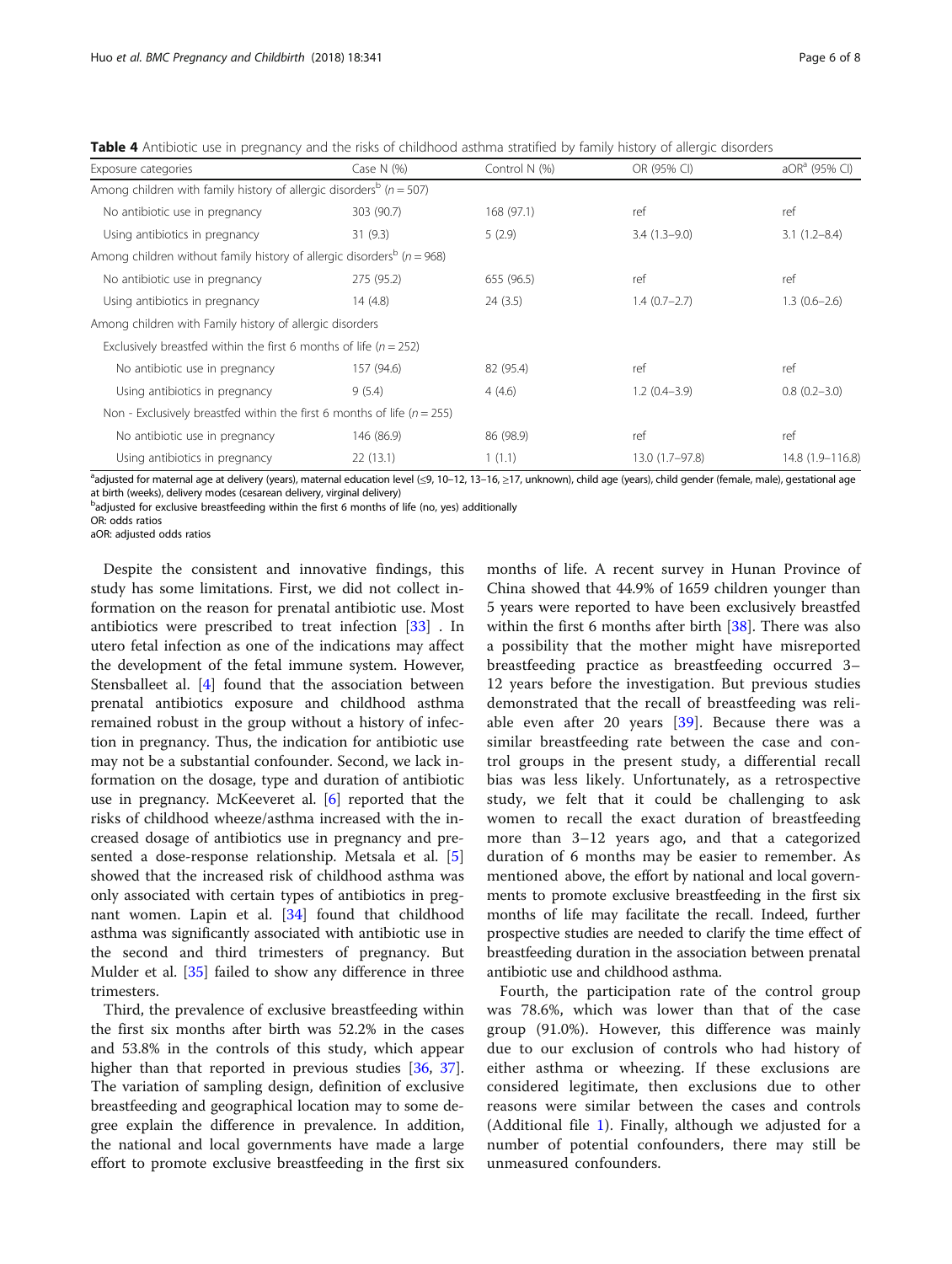<span id="page-6-0"></span>Our study has several advantages. First, the sample size was relatively large compared to many other studies; and the diagnosis of asthma was made by specialists. Second, our controls were selected from a wide range of pediatric departments. They better presented the source population of the cases. Additionally, inclusion of controls with different diseases may alleviate a bias if one disease was potentially related to the exposure. The generalizability of our study results needs further investigation.

# Conclusions

Our study suggests that antibiotic use in pregnancy was associated with an increased risk of childhood asthma, especially in boys and children with a family history of allergic disorders. Exclusive breastfeeding may attenuate this risk, especially among the high-risk children.

# Additional file

[Additional file 1:](https://doi.org/10.1186/s12884-018-1936-5) Table S1. Characteristics of the mothers and children compared between participations and non-participations. Table S2. Characteristics of the mothers and children compared between participations and non-participations. If the variable had missing data, the comparation was examined between the mothers or children who had information. (DOCX 20 kb)

#### **Abbreviations**

aOR: adjusted odds ratio; CIs: Confidence intervals

#### Funding

This work was supported by the National Natural Science Foundation of China [81530086, 81673189, 81402686], Ministry of Science and Technology of China (2014CB943300), the Shanghai Health and Family Planning Commission [15GWZK0401, 201640363], Shanghai Science and Technology Commission [14XD1403300] and the Shanghai Municipal Education Commission—Gaofeng Clinical Medicine Grant Support [20172016]. The funding body played no role in the design of the study, collection, analysis, interpretation of

data and in writing the manuscript.

#### Availability of data and materials

The dataset generated and/or analysed during the current study are not publicly available but are available from the corresponding author on reasonable request.

#### Authors' contributions

SC and JZ designed the original study and collected the data. XH analyzed the data and drafted the manuscript. JZ, JX, SC, LH, YB and LD substantially revised the manuscript. All authors provided critical input to the paper. All authors have read and approved the final manuscript.

#### Ethics approval and consent to participate

This study was approved by the Ethics Committee of Xinhua Hospital Affiliated to Shanghai Jiao Tong University School of Medicine. All parents provided a written informed consent.

#### Consent for publication

Not applicable.

# Competing interests

The authors declare that they have no competing interests.

### Publisher's Note

Springer Nature remains neutral with regard to jurisdictional claims in published maps and institutional affiliations.

#### Author details

<sup>1</sup>MOE-Shanghai Key Laboratory of Children's Environmental Health, Xinhua Hospital, Shanghai Jiao Tong University School of Medicine, 1665 Kong Jiang Road, Shanghai 200092, China. <sup>2</sup>Laboratory of Respiratory Disease, Affiliated Hospital of Guilin Medical University, Guangxi, China. <sup>3</sup>Department of Pediatrics, Xinhua Hospital, Shanghai Jiao Tong University School of Medicine, Shanghai, China. <sup>4</sup> Department of Pediatrics, Shanghai Children's Medical Center, Shanghai Jiao Tong University School of Medicine, Shanghai, China. <sup>5</sup> Shanghai Municipal Maternal and Child Health Center, Shanghai China. <sup>6</sup> Guilin Medical University School of Public Health, Guangxi, China

#### Received: 14 September 2017 Accepted: 5 July 2018 Published online: 23 August 2018

#### References

- 1. Asher MI, Montefort S, Bjorksten B, Lai CK, Strachan DP, Weiland SK, Williams H. Worldwide time trends in the prevalence of symptoms of asthma, allergic rhinoconjunctivitis, and eczema in childhood: ISAAC phases one and three repeat multicountry cross-sectional surveys. Lancet. 2006;368(9537):733–43.
- 2. Akinbami LJ, Simon AE, Rossen LM. Changing trends in asthma prevalence among children. Pediatrics. 2016;137(1):2015-354.
- 3. Noutsios GT, Floros J. Childhood asthma: causes, risks, and protective factors; a role of innate immunity. Swiss Med Wkly. 2014;144:w14036.
- 4. Stensballe LG, Simonsen J, Jensen SM, Bonnelykke K, Bisgaard H. Use of antibiotics during pregnancy increases the risk of asthma in early childhood. J Pediatr. 2013;162(4):832–8. e833
- 5. Metsala J, Lundqvist A, Virta LJ, Kaila M, Gissler M, Virtanen SM. Prenatal and post-natal exposure to antibiotics and risk of asthma in childhood. Clin Exp Allergy. 2015;45(1):137–45.
- 6. McKeever TM, Lewis SA, Smith C, Hubbard R. The importance of prenatal exposures on the development of allergic disease: a birth cohort study using the west midlands general practice database. Am J Respir Crit Care Med. 2002;166(6):827–32.
- 7. Martel MJ, Rey E, Malo JL, Perreault S, Beauchesne MF, Forget A, Blais L. Determinants of the incidence of childhood asthma: a two-stage casecontrol study. Am J Epidemiol. 2009;169(2):195–205.
- Jedrychowski W, Galas A, Whyatt R, Perera F. The prenatal use of antibiotics and the development of allergic disease in one year old infants. A preliminary study. Int J Occup Med Environ Health. 2006;19(1):70–6.
- 9. Ledger WJ, Blaser MJ. Are we using too many antibiotics during pregnancy? BJOG. 2013;120(12):1450–2.
- 10. Looft T, Allen HK. Collateral effects of antibiotics on mammalian gut microbiomes. Gut Microbes. 2012;3(5):463–7.
- 11. Vangay P, Ward T, Gerber JS, Knights D. Antibiotics, pediatric dysbiosis, and disease. Cell Host Microbe. 2015;17(5):553–64.
- 12. Fuchs O, Bahmer T, Rabe KF, von Mutius E. Asthma transition from childhood into adulthood. Lancet Respir Med. 2017;5(3):224-34.
- 13. Lodge CJ, Tan DJ, Lau MX, Dai X, Tham R, Lowe AJ, Bowatte G, Allen KJ, Dharmage SC. Breastfeeding and asthma and allergies: a systematic review and meta-analysis. Acta Paediatr. 2015;104(467):38–53.
- 14. Walker WA, Iyengar RS. Breast milk, microbiota, and intestinal immune homeostasis. Pediatr Res. 2015;77(1–2):220–8.
- 15. Hussein MH, Daoud GA, Kakita H, Hattori A, Murai H, Yasuda M, Mizuno K, Goto K, Ozaki Y, Ito T, et al. The sex differences of cerebrospinal fluid levels of interleukin 8 and antioxidants in asphyxiated newborns. Shock. 2007; 28(2):154–9.
- 16. Collier CH, Risnes K, Norwitz ER, Bracken MB, Illuzzi JL. Maternal infection in pregnancy and risk of asthma in offspring. Matern Child Health J. 2013; 17(10):1940–50.
- 17. Qu F, Weschler LB, Sundell J, Zhang Y. Increasing prevalence of asthma and allergy in Beijing pre-school children: is exclusive breastfeeding for more than 6 months protective? Chin Sci Bull. 2013;58(34):4190–202.
- 18. Silvers KM, Frampton CM, Wickens K, Pattemore PK, Ingham T, Fishwick D, Crane J, Town GI, Epton MJ. Breastfeeding protects against current asthma up to 6 years of age. J Pediatr. 2012;160(6):991–6. e991